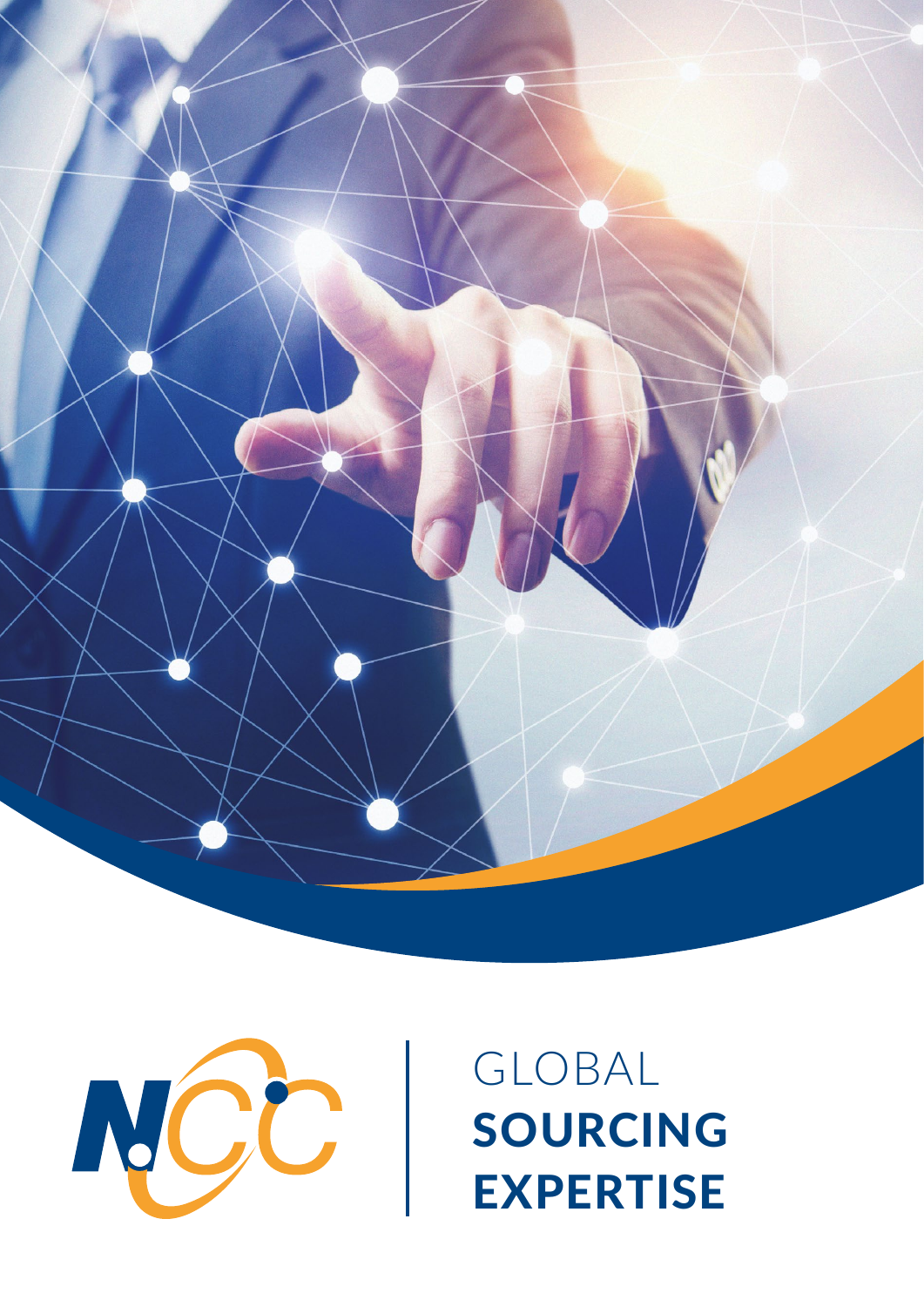**We are an** experienced and expert global sourcing partner**. Our services include streamlined supply chain management, raw material stewardship and inventory cost control. Main markets served are; Pharmaceutical, Medical Device, Food Ingredients, Agricultural as well as Industrial Chemicals.**

Headquartered in Dublin, Ireland and with over 50 years of experience, NCC is a global leader in specialty chemicals. Our customers include some of the largest companies in the world and our suppliers are amongst the most respected.

We are focused on delivering research based solutions to our clients which results in delivery of high quality raw materials at competitive market prices.

At NCC we are committed to operational excellence with a robust quality management system operated by committed individuals dedicated to getting materials to you on time, and in full. We have an in-house Compliance Department ensuring peace of mind with all regulations regardless of your location.

By utilising our services and benefiting from our years of expertise, you can reduce your company's supply chain risk in confidence. Meaning that you can focus on growing your business, secure in the knowledge that committed professionals are securing your supply chain.

## Passionate About Partnership

**Over 50 years in business, since 1969 Certified to ISO 9001:2015**



**Clients Throughout Europe, Asia and USA**



**Winner of Global Awards from Multi-National Pharmaceutical Companies**

**REACH Registration Experience and Expertise**



**Speciality supplier of Fine Chemicals and Intermediates**

**Founding Member of PlusChem network,** 

**the 8th largest global distributor**



**Winner of Deloitte Best Managed Company, since 2014**

#### *...and more*

- Quality Driven
- Research Focused Solutions
- Pre-audit and Audit Validation Services
- Cost Savings Delivered
- Industry Experts
- Dedicated Compliance Department
- In-House Logistics and Operations Team

## Global Sourcing Expertise

## Countries we source from 31

Countries we supply to 28

545 New products sourced in 2022